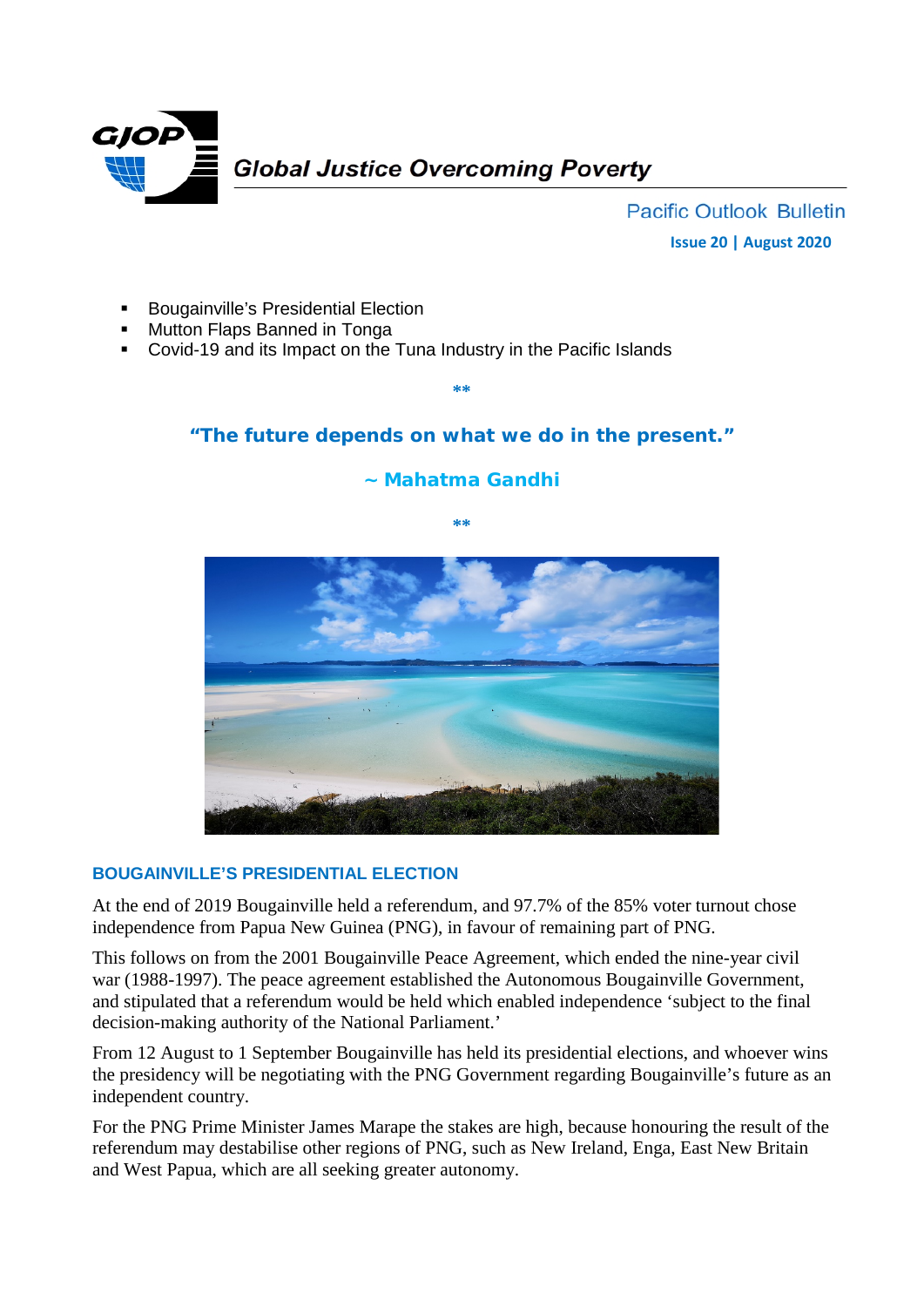The Autonomous Region of Bougainville is a chain of islands 959 kilometres northwest of PNG's capital, Port Moresby. Currently, it only derives 14% of its revenue from internal sources, and the rest comes from PNG and foreign aid. If Bougainville becomes independent the next president will look at fisheries, once the new nation's 200-mile Exclusive Economic Zone is created, to make the newly-formed country self-reliant.

Another revenue source is mining. It is estimated that the Panguna Mine, the conflict over which started the civil war in the 1990s, retains about \$58 billion worth of copper and gold, so re-opening it would have enormous financial benefits. However, that needs to be done in a way that takes both the needs of the community and environmental impacts into consideration. Also, given 20,000 people died in the civil war, it would require great sensitivity.

In 2019, three bills were introduced by the Autonomous Bougainville Government to amend Bougainville's mining laws. The research paper, *Blank Cheque*, released by Jubilee Australia Research Centre in June 2020 found that the proposed legislation is unclear as to the financial benefits available to landowners; ambiguous about the environmental assessment process and risks the establishment of a virtual monopoly where one mining company controls most of the mineral leases.

A report in April by the Human Rights Law Centre, *After the Mine*, identified significant and ongoing environmental damage at the abandoned Panguna site, including contaminated water sources, land and crops flooded by toxic mud and health problems ranging from skin diseases and respiratory problems to pregnancy complications.

Bougainville's 250,000 population has a median age of only 20. Thirty-year-old, Augustine Teboro, who heads a Bougainville youth federation, said that it was time to dispense with the "old view" that Bougainville's future relied on reopening Panguna when it should be making use of its physical and natural beauty by cultivating its tourism, agriculture and fisheries industries. "Our hope is that this generation will transform our society and not be a generation that will make the same mistakes of the past," said Teboro. "We are looking for a civilian leader with integrity."

Presidential candidates include former president, James Tanis, government-backed candidate Thomas Raivet, former PNG parliamentarian Fidelis Semoso, lawyer Paul Nerau, businessman Peter Tsiamalili Junior, health care professional Ruby Mirinka and former Bougainville MP Magdalene Toroansi. Vote counting runs until 14 September, but what is certain is that the next Bougainville government will be talking to the national government about independence.

*Sources: 'Bougainville has voted to become a new country, but the journey to independence is not yet over' by Anna Powles, The Conversation, 13 December 2019 / 'Bougainville Prepares for Presidential Election' by Grant Wyeth, The Diplomat 1 July 2020 / 'Blank Cheque' Jubilee Australia Research Centre, 10 June 2020 / Bougainville News, 12 August 2020 / Edited by Rosamund Burton.*

### **MUTTON FLAPS BANNED IN TONGA**

**\*\***

From 1 July mutton flaps have been banned in Tonga, as part of the Government's effort to fight against non-communicable diseases like diabetes and obesity and to promote healthy living.

Tonga is one of the countries with the highest level of type 2 diabetes in the world, and one of the causes of this is attributed to the consumption of mutton flaps, a cheap and fatty cut of sheep's meat. Mutton flaps are the low-quality end of a sheep's rib and every 100g has approximately 40g fat, half of which is saturated fat. The traditional diet for this island is fish, root vegetables and coconuts, Mid-20th century, offcuts of meat began arriving in the Pacific islands, including turkey tails from the US and mutton flaps from New Zealand and Australia. They were cheap and became hugely popular.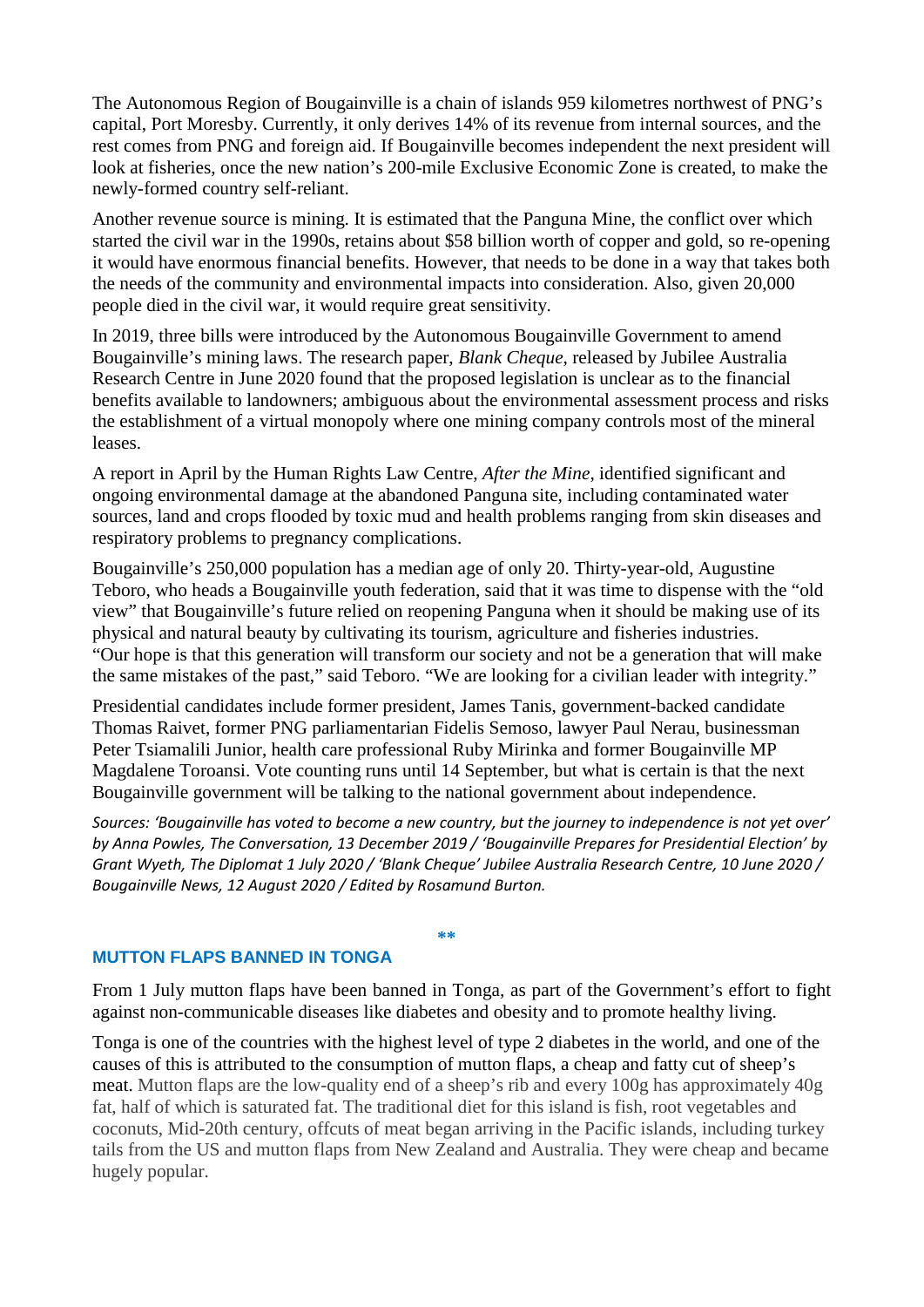"People think something imported is superior," said then 82-year-old Papiloa Bloomfield Foliaki, when she spoke to BBC News about the issue back in 2016. She was a former nurse, activist and politician, and one of few Tongans over the age of 80.

"And you have a situation where fishermen spear their fish, sell it, and go and buy mutton flaps. People don't have the education to know what is bad for their health."

Sunia Soakai, a health planning officer for the Secretariat of the Pacific Community, said it's not unusual for a Tongan to eat 1kg of mutton flaps in one sitting. He did so himself in days gone by. "Over the years, I got quite big, I probably tipped the scales at 170kg" he says.

But Soakai eventually changed his ways and shed 70kg.

"I have a five-year-old son," he explains. "If I continued my lifestyle I would orphan my son. The second trigger was that I work in the health sector; it became an issue of credibility. And I was diagnosed with diabetes."

Some scientists believe Tonga's problem is partly down to genetics, as Pacific islanders in the past had to survive long periods without food so their bodies are programmed to cling on to fats. But size and status in Tongan society have often gone together and there is also a tradition of feasting. "Good food, in a Tongan sense, is lots of food," says the Rev Dr Ma'afu Palu, a minister who is making it his mission to preach healthier eating. He's among many who criticise church leaders for failing to set a good example to their parishioners. Ministers are authority figures in this deeply religious society and according to Palu, 85% of them are obese, thanks partly to the regular feasts they take part in.

The obesity epidemic is not solely down to mutton flaps and turkey tails. In 2000, Fiji banned the importation of lamb and mutton flaps and Samoa banned the importation of turkey tails in 2007 but, according to the anthropologists Deborah Gewertz and Frederick Errington, a singular focus on the kinds of meat consumed in the Pacific is unlikely to reduce the high incidence of obesity in the region. They say that it is not necessarily the case that eating fatty meat contributes significantly more to lifestyle diseases than eating the equivalent calories in refined starches and sugars, such as rice, instant noodles, biscuits and soft drinks.

The country of 100,000 struggles to cope with the consequences of this diet. Life expectancy, which was once in the mid-70s, has fallen to 64. Seventy-four per cent of adult deaths in Tonga, aaccording to the STEPS report, produced by the World Health Organisation and the Tongan Ministry of Health are due to non-communicable diseases (NCDs), and the prevalence of type 2 diabetes in Tonga has almost quadrupled over the last 40 years.

*Sources: 'Flap Food Nation in the Pacific Islands' by Deborah Gewertz and Frederick Errington [DATE] / How mutton flaps are killing Tonga by Katy Watson and Sarah Treanor BBC News, Tonga, 18 January 2016 / Meat Flaps and Turkey Tails Are Fatty, Cheap Cuts of Meat and the Cause of Obesity in the South Pacific? by Mervyn Piesse, Research Manager, Global Food and Water Crises Research Programme, 29 October 2019 / Edited by Rosamund Burton*

**\*\***

#### **COVID-19 AND ITS IMPACT ON THE TUNA INDUSTRY IN THE PACIFIC ISLANDS**

Approximately 60% of tuna for the global tuna canning market comes from the Western and Central Pacific Ocean. Pacific island countries are dependent on revenues from the licensing of fishing vessels, but due to COVID-19 they have closed their airports and ports. Foreign vessels are now required to spend up to 14 days quarantined at sea before going into port. And some carrier vessels that originated in, or transited in, countries that have COVID-19 cases have been prohibited, which has disrupted fishing, said Dr Transform Aqorau, in an April 2020 Devpolicy blog.